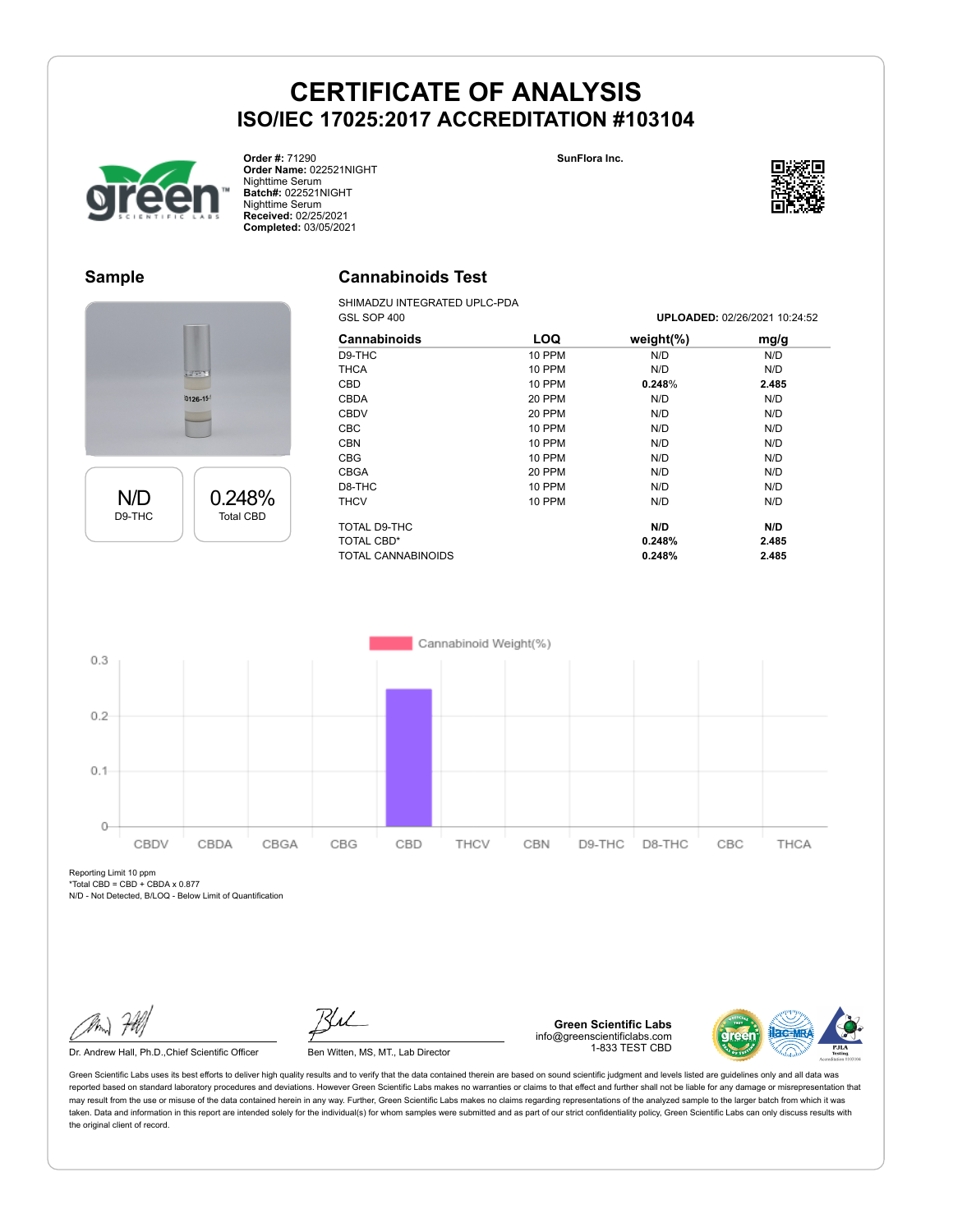

**Order #:** 71290 **Order Name:** 022521NIGHT Nighttime Serum **Batch#:** 022521NIGHT Nighttime Serum **Received:** 02/25/2021 **Completed:** 03/05/2021

#### **SunFlora Inc.**



### **TERPENES: TOTAL (0.000%)**

Headspace GCMS - Shimadzu GCMS QP2020 with HS20

GSL SOP 404 **Prepared:** 02/25/2021 20:19:23 **Uploaded:** 02/26/2021 08:49:45

**Terpene Results (%) LOQ (%) LOD (%)**

### **Terpenes Breakdown**

**Top Terpenes Results:**



#### **Tested for but not present:**

ALPHA-PINENE, CAMPHENE, BETA-MYRCENE, BETA-PINENE, 3-CARENE, ALPHA-TERPINENE, TRANS-BETA-OCIMENE, LIMONENE, P-CYMENE, CIS-BETA-OCIMENE, EUCALYPTOL, GAMMA.- TERPINENE, TERPINOLENE, LINALOOL, ISOPULEGOL, GERANIOL, CARYOPHYLLENE, HUMULENE, CIS-NEROLIDOL, TRANS-NEROLIDOL, GUAIOL, CARYOPHYLLENE OXIDE, ALPHA-BISABOLOL

Dr. Andrew Hall, Ph.D.,Chief Scientific Officer Ben Witten, MS, MT., Lab Director

**Green Scientific Labs** info@greenscientificlabs.com 1-833 TEST CBD

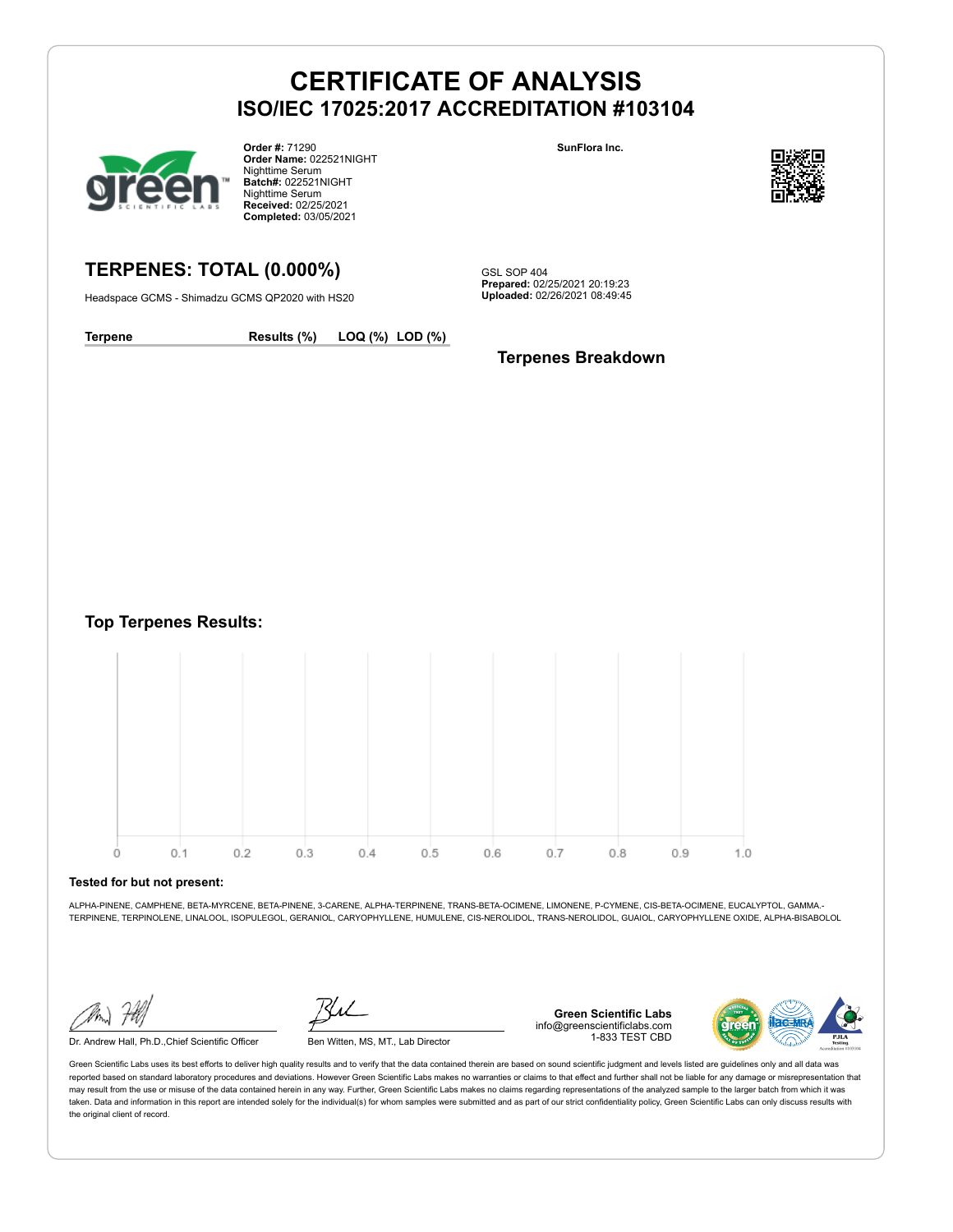

**Order #:** 71290 **Order Name:** 022521NIGHT Nighttime Serum **Batch#:** 022521NIGHT Nighttime Serum **Received:** 02/25/2021 **Completed:** 03/05/2021

**SunFlora Inc.**



**LOQ**

**LOD**

### **PESTICIDE ANALYSIS:**

GSL SOP 401 **PREPARED:** 02/25/2021 19:34:05 **UPLOADED:** 02/26/2021 12:05:49

GCMS-MS - Shimadzu GCMS-TQ8040

| Pesticide           | <b>Action Level</b><br>(ppm) | <b>Results</b><br>(ppm) | LOQ<br>(ppm) | LOD<br>(ppm) |
|---------------------|------------------------------|-------------------------|--------------|--------------|
| CAPTAN              | 3.000                        | N/D                     | 0.003        | 0.001        |
| CHLORDANE           | 0.100                        | N/D                     | 0.003        | 0.001        |
| <b>CHLORFENAPYR</b> | 0.100                        | N/D                     | 0.003        | 0.001        |
| <b>COUMAPHOS</b>    | 0.100                        | N/D                     | 0.003        | 0.001        |

|                                | <b>Action Level Results LOQ LOD</b> |                   |       |       |
|--------------------------------|-------------------------------------|-------------------|-------|-------|
| Pesticide                      | (ppm)                               | (ppm) (ppm) (ppm) |       |       |
| <b>CYFLUTHRIN</b>              | 1.000                               | N/D.              | 0.003 | 0.001 |
| <b>CYPERMETHRIN</b>            | 1.000                               | N/D               | 0.003 | 0.001 |
| <b>PENTACHLORONITROBENZENE</b> | 0.200                               | N/D               | 0.003 | 0.001 |

LCMS-MS - Shimadzu LCMS-8060

| <b>Pesticide</b>           | <b>Action Level</b> | <b>Results</b> | LOQ   | <b>LOD</b> |
|----------------------------|---------------------|----------------|-------|------------|
|                            | (ppm)               | (ppm)          | (ppm) | (ppm)      |
| <b>ABAMECTIN B1A</b>       | 0.300               | N/D            | 0.005 | 0.001      |
| <b>ACEPHATE</b>            | 3.000               | N/D            | 0.001 | 0.001      |
| <b>ACEQUINOCYL</b>         | 2.000               | N/D            | 0.001 | 0.001      |
| <b>ACETAMIPRID</b>         | 3.000               | N/D            | 0.005 | 0.001      |
| <b>ALDICARB</b>            | 0.100               | N/D            | 0.005 | 0.001      |
| <b>AZOXYSTROBIN</b>        | 3.000               | N/D            | 0.001 | 0.001      |
| <b>BIFENAZATE</b>          | 3.000               | N/D            | 0.005 | 0.001      |
| <b>BIFENTHRIN</b>          | 0.500               | N/D            | 0.005 | 0.001      |
| <b>BOSCALID</b>            | 3.000               | N/D            | 0.005 | 0.001      |
| <b>CARBARYL</b>            | 0.500               | N/D            | 0.003 | 0.001      |
| <b>CARBOFURAN</b>          | 0.100               | N/D            | 0.001 | 0.001      |
| <b>CHLORANTRANILIPROLE</b> | 3.000               | N/D            | 0.005 | 0.005      |
| CHLORMEQUAT                | 3.000               | N/D            | 0.025 | 0.025      |
| <b>CHLORIDE</b>            |                     |                |       |            |
| <b>CHLORPYRIFOS</b>        | 0.100               | N/D            | 0.001 | 0.001      |
| <b>CLOFENTEZINE</b>        | 0.500               | N/D            | 0.001 | 0.001      |
| <b>DAMINOZIDE</b>          | 0.100               | N/D            | 0.005 | 0.001      |
| <b>DIAZINON</b>            | 0.200               | N/D            | 0.001 | 0.001      |
| <b>DICHLORVOS</b>          | 0.100               | N/D            | 0.005 | 0.001      |
| <b>DIMETHOATE</b>          | 0.100               | N/D            | 0.001 | 0.001      |
| <b>DIMETHOMORPH</b>        | 3.000               | N/D            | 0.005 | 0.001      |
| <b>ETHOPROPHOS</b>         | 0.100               | N/D            | 0.001 | 0.001      |
| <b>ETOFENPROX</b>          | 0.100               | N/D            | 0.001 | 0.001      |
| <b>ETOXAZOLE</b>           | 1.500               | N/D            | 0.010 | 0.005      |
| <b>FENHEXAMID</b>          | 3.000               | N/D            | 0.005 | 0.001      |
| <b>FENOXYCARB</b>          | 0.100               | N/D            | 0.005 | 0.001      |
| <b>FENPYROXIMATE</b>       | 2.000               | N/D            | 0.001 | 0.001      |
| <b>FIPRONIL</b>            | 0.100               | N/D            | 0.003 | 0.001      |
| <b>FLONICAMID</b>          | 2.000               | N/D            | 0.025 | 0.010      |
| <b>FLUDIOXONIL</b>         | 3.000               | N/D            | 0.003 | 0.001      |
| <b>HEXYTHIAZOX</b>         | 2.000               | N/D            | 0.005 | 0.001      |

| <b>Pesticide</b>       | <b>Action Level</b> | <b>Results</b> | LOQ   | LOD   |
|------------------------|---------------------|----------------|-------|-------|
|                        | (ppm)               | (ppm)          | (ppm) | (ppm) |
| <b>IMAZALIL</b>        | 0.100               | N/D            | 0.005 | 0.001 |
| <b>IMIDACLOPRID</b>    | 3.000               | N/D            | 0.005 | 0.001 |
| <b>KRESOXIM-METHYL</b> | 1.000               | N/D            | 0.010 | 0.005 |
| <b>MALATHION</b>       | 2.000               | N/D            | 0.005 | 0.001 |
| <b>METALAXYL</b>       | 3.000               | N/D            | 0.001 | 0.001 |
| <b>METHIOCARB</b>      | 0.100               | N/D            | 0.005 | 0.001 |
| <b>METHOMYL</b>        | 0.100               | N/D            | 0.001 | 0.001 |
| <b>MEVINPHOS</b>       | 0.100               | N/D            | 0.001 | 0.001 |
| <b>MYCLOBUTANIL</b>    | 3.000               | N/D            | 0.005 | 0.001 |
| <b>NALED</b>           | 0.500               | N/D            | 0.005 | 0.001 |
| OXAMYL                 | 0.500               | N/D            | 0.001 | 0.001 |
| PACLOBUTRAZOL          | 0.100               | N/D            | 0.005 | 0.001 |
| <b>PERMETHRINS</b>     | 1.000               | N/D            | 0.005 | 0.001 |
| <b>PHOSMET</b>         | 0.200               | N/D            | 0.005 | 0.001 |
| PIPERONYL              | 3.000               | N/D            | 0.001 | 0.001 |
| <b>BUTOXIDE</b>        |                     |                |       |       |
| <b>PRALLETHRIN</b>     | 0.400               | N/D            | 0.005 | 0.005 |
| <b>PROPICONAZOLE</b>   | 1.000               | N/D            | 0.010 | 0.005 |
| <b>PROPOXUR</b>        | 0.100               | N/D            | 0.001 | 0.001 |
| <b>PYRETHRINS</b>      | 1.000               | N/D            | 0.005 | 0.005 |
| (PYRETHRIN I)          |                     |                |       |       |
| <b>PYRIDABEN</b>       | 3.000               | N/D            | 0.005 | 0.001 |
| <b>SPINETORAM</b>      | 3.000               | N/D            | 0.001 | 0.001 |
| SPINOSAD               | 3.000               | N/D            | 0.001 | 0.001 |
| <b>SPIROMESIFEN</b>    | 3.000               | N/D            | 0.005 | 0.001 |
| <b>SPIROTETRAMAT</b>   | 3.000               | N/D            | 0.001 | 0.001 |
| SPIROXAMINE            | 0.100               | N/D            | 0.001 | 0.001 |
| <b>TEBUCONAZOLE</b>    | 1.000               | N/D            | 0.005 | 0.001 |
| <b>THIACLOPRID</b>     | 0.100               | N/D            | 0.001 | 0.001 |
| <b>THIAMETHOXAM</b>    | 1.000               | N/D            | 0.001 | 0.001 |
| <b>TRIFLOXYSTROBIN</b> | 3.000               | N/D            | 0.001 | 0.001 |

N/D = Not Detected, A/LOQ = Above LOQ Level, B/LOQ = Below LOQ Level, B/LOD = Below LOD Level



Dr. Andrew Hall, Ph.D., Chief Scientific Officer Ben Witten, MS, MT., Lab Director

**Green Scientific Labs** info@greenscientificlabs.com 1-833 TEST CBD

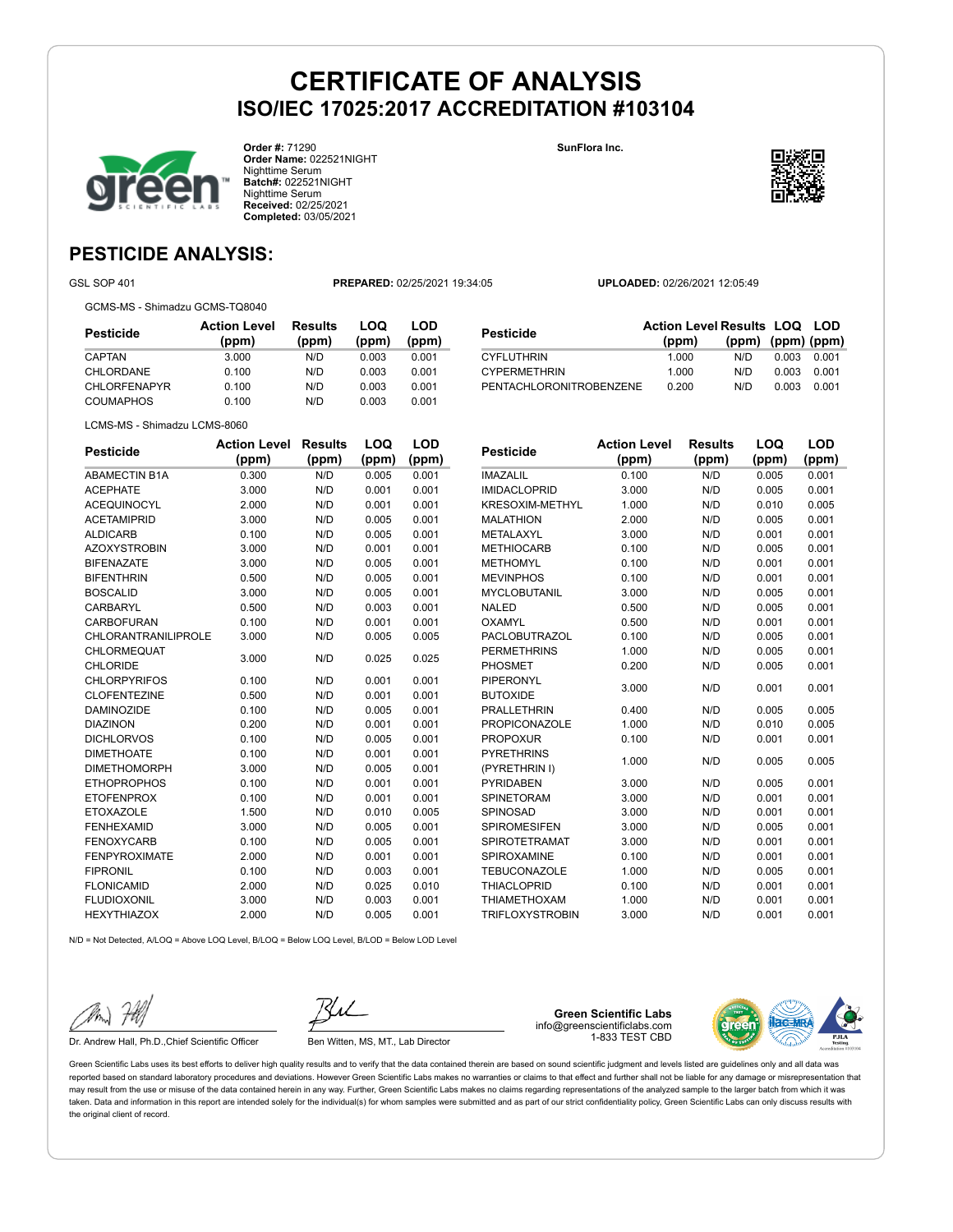

**Order #:** 71290 **Order Name:** 022521NIGHT Nighttime Serum **Batch#:** 022521NIGHT Nighttime Serum **Received:** 02/25/2021 **Completed:** 03/05/2021

**SunFlora Inc.**



### **RESIDUAL SOLVENTS:**

Headspace GCMS - Shimadzu GCMS QP2020 with HS20

GSL SOP 405 **Prepared:** 02/25/2021 19:37:11 **Uploaded:** 02/26/2021 10:15:36

| <b>Residual Solvent</b>  | <b>Action Level (ppm)</b> | Results (ppm) | LOQ (ppm) | LOD (ppm)   |
|--------------------------|---------------------------|---------------|-----------|-------------|
| 1,1-DICHLOROETHENE       | 8                         | N/D           | 0.63      | 0.63        |
| 1,2- DICHLOROETHANE      | $\overline{2}$            | N/D           | 0.12      | 0.02        |
| <b>ACETONE</b>           | 5,000                     | N/D           | 140       | 20          |
| <b>ACETONITRILE</b>      | 410                       | N/D           | 25        | 1           |
| <b>BENZENE</b>           |                           | N/D           |           | 0.5         |
| <b>BUTANE</b>            | 5,000                     | N/D           | 50        | 10          |
| <b>CHLOROFORM</b>        |                           | N/D           |           | 0.5         |
| CIS 1,2-DICHLOROETHENE   | 5                         | N/D           | 0.73      | 0.18        |
| <b>ETHANOL</b>           | 5,000                     | N/D           | 140       | 20          |
| ETHYL ACETATE            | 5,000                     | N/D           | 140       | 20          |
| ETHYL ETHER              | 5,000                     | N/D           | 140       | 20          |
| ETHYLENE OXIDE           |                           | N/D           | $\Omega$  | $\mathbf 0$ |
| <b>ISOPROPYL ALCOHOL</b> | 5,000                     | N/D           | 140       | 20          |
| <b>METHANOL</b>          | 3,000                     | N/D           | 100       | 20          |
| METHYLENE CHLORIDE       | 125                       | N/D           | 0.15      | 0.15        |
| N-HEPTANE                | 5,000                     | N/D           | 140       | 20          |
| N-HEXANE                 | 290                       | N/D           | 18        | 10          |
| <b>PENTANE</b>           | 5,000                     | N/D           | 140       | 20          |
| <b>PROPANE</b>           | 5,000                     | N/D           | 20        |             |
| <b>TOLUENE</b>           | 890                       | N/D           | 53        |             |
| TRANS 1,2-DICHLOROETHENE | 5                         | N/D           | 0.73      | 0.18        |
| <b>TRICHLOROETHENE</b>   |                           | N/D           |           | 0.5         |
| <b>XYLENES</b>           | 150                       | N/D           | 130       | 20          |

Dr. Andrew Hall, Ph.D., Chief Scientific Officer Ben Witten, MS, MT., Lab Director

**Green Scientific Labs** info@greenscientificlabs.com 1-833 TEST CBD

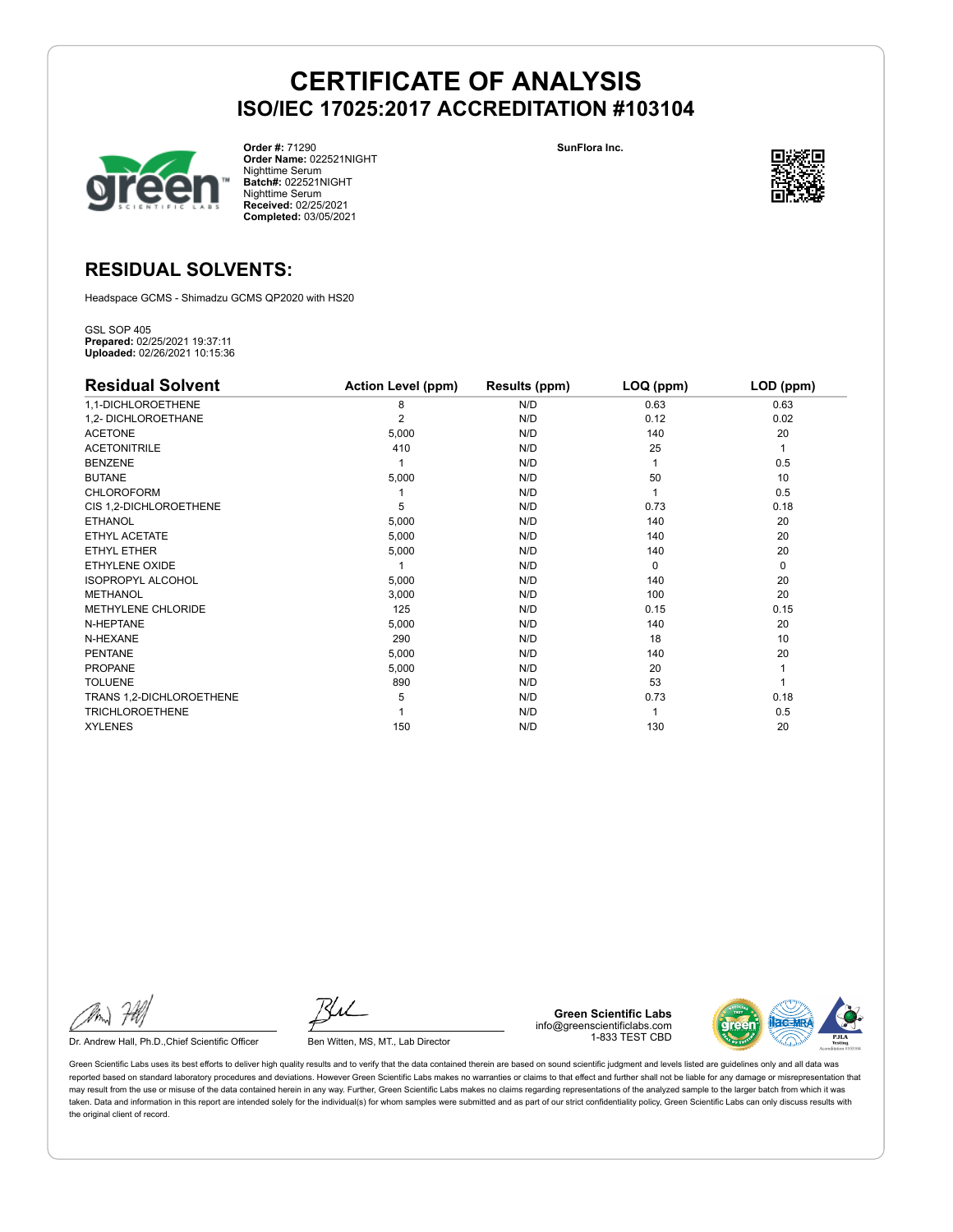

**Order #:** 71290 **Order Name:** 022521NIGHT Nighttime Serum **Batch#:** 022521NIGHT Nighttime Serum **Received:** 02/25/2021 **Completed:** 03/05/2021

**SunFlora Inc.**

**Microbial Analysis** GSL SOP 406 **Uploaded:** 03/04/2021 15:33:24



#### **Microbial Analysis:**

fa PCR - Agilent AriaMX

### **MICROBIAL ANALYSIS:**

PCR - Agilent AriaMX

| <b>Test</b>            | <b>SOP</b> | <b>Test Method</b> | <b>Device Used</b> | <b>LOD</b>                          | <b>Allowable</b><br>Criteria  | <b>Actual Result Pass/Fail</b> |             |
|------------------------|------------|--------------------|--------------------|-------------------------------------|-------------------------------|--------------------------------|-------------|
| TOTAL YEAST AND MOLD   | 406.01     | USP 61/62+         | <b>ARIAMX PCR</b>  | CFU/G BY<br><b>SAMPLE</b><br>TYPE** | 1.000 CFU/G                   | NOT DETECTED                   | <b>PASS</b> |
| LISTERIA MONOCYTOGENES | 406.01     |                    | <b>ARIAMX PCR</b>  | 2 COPIES OF<br><b>DNA</b>           | PRESENCE/ABSENT NOT DETECTED  |                                | <b>PASS</b> |
| STEC E. COLI*          | 406.01     | USP 61/62+         | <b>ARIAMX PCR</b>  | 1 CFU/G**                           | DETECT/NOT<br><b>DETECTED</b> | NOT DETECTED                   | <b>PASS</b> |
| PATHOGENIC E. COLI     | 406.01     | USP 61/62+         | <b>ARIAMX PCR</b>  | 1 CFU/G**                           | DETECT/NOT<br><b>DETECTED</b> | NOT DETECTED                   | <b>PASS</b> |
| SALMONELLA*            | 406.01     | USP 61/62+         | <b>ARIAMX PCR</b>  | 1 CFU/G**                           | DETECT/NOT<br><b>DETECTED</b> | NOT DETECTED                   | <b>PASS</b> |

† USP 61 (enumeration of bacteria TAC, TYM, and ENT/Coliform), USP 62 (identifying specific species E.coli Aspergillus etc)

\* STEC and Salmonella run as Multiplex \*\* CFU/g Calculation based on MIP/Extract matrix

\*\*\* Flavus = 2 Copies of DNA / Fumigatis = 2 Copies of DNA Niger = 20 Copies of DNA / Terrus = 10 copies of DNA

Dr. Andrew Hall, Ph.D., Chief Scientific Officer Ben Witten, MS, MT., Lab Director

**Green Scientific Labs** info@greenscientificlabs.com 1-833 TEST CBD